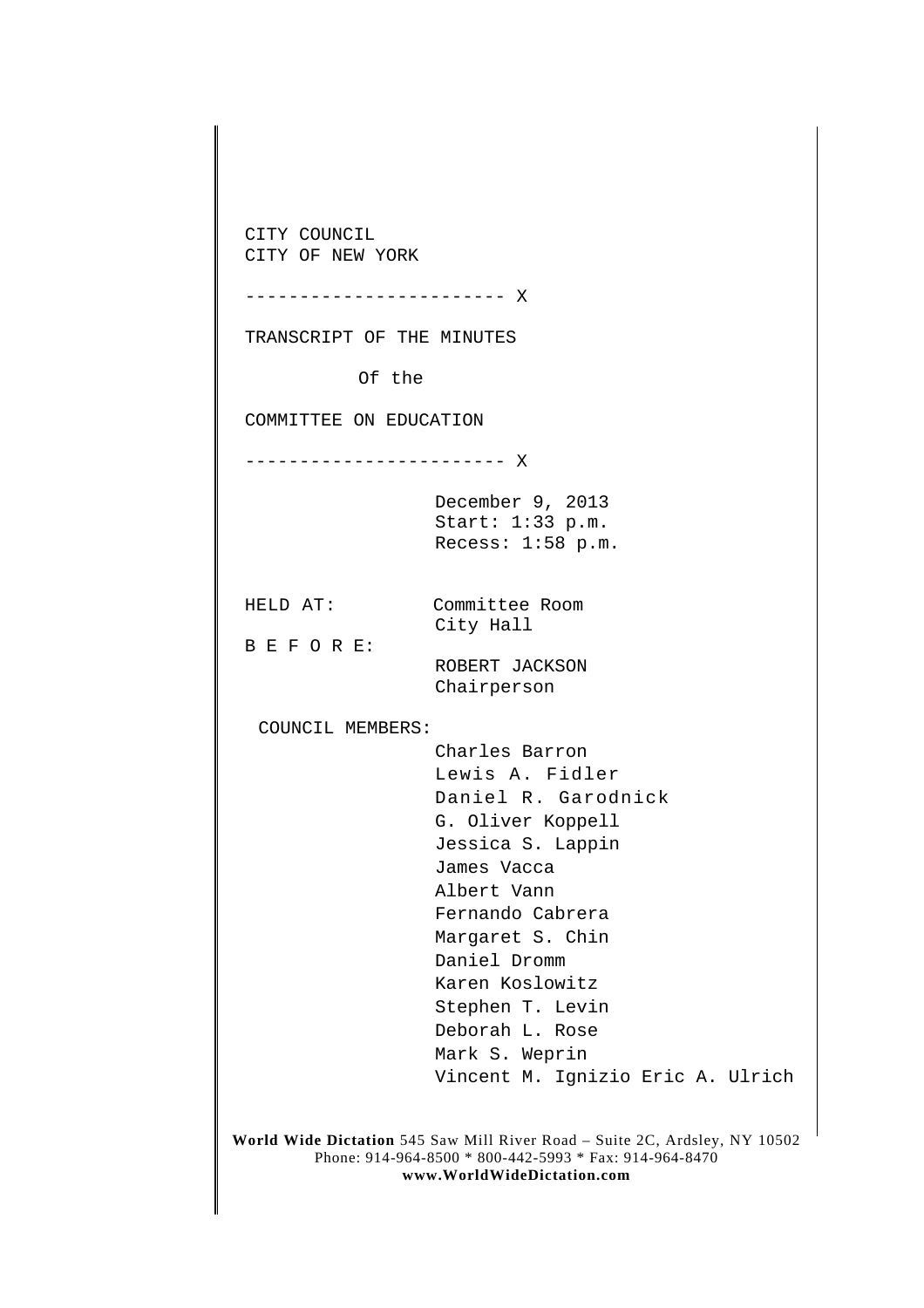| $\mathbf 1$    | COMMITTEE ON EDUCATION 2          |
|----------------|-----------------------------------|
| $\sqrt{2}$     | A P P E A R A N C E S (CONTINUED) |
| $\mathbf{3}$   | COUNCIL MEMBERS:                  |
| $\overline{4}$ | David G. Greenfield               |
| 5              |                                   |
| $\mathsf 6$    |                                   |
| $\sqrt{ }$     |                                   |
| $\,8\,$        |                                   |
| $\mathsf 9$    |                                   |
| $10\,$         |                                   |
| $11\,$         |                                   |
| $1\,2$         |                                   |
| $13$           |                                   |
| $14\,$         |                                   |
| $15\,$         |                                   |
| 16             |                                   |
| 17             |                                   |
| $18\,$         |                                   |
| 19             |                                   |
| $20$           |                                   |
| $2\sqrt{1}$    |                                   |
| 22             |                                   |
| 23             |                                   |
| 24             |                                   |
| 25             |                                   |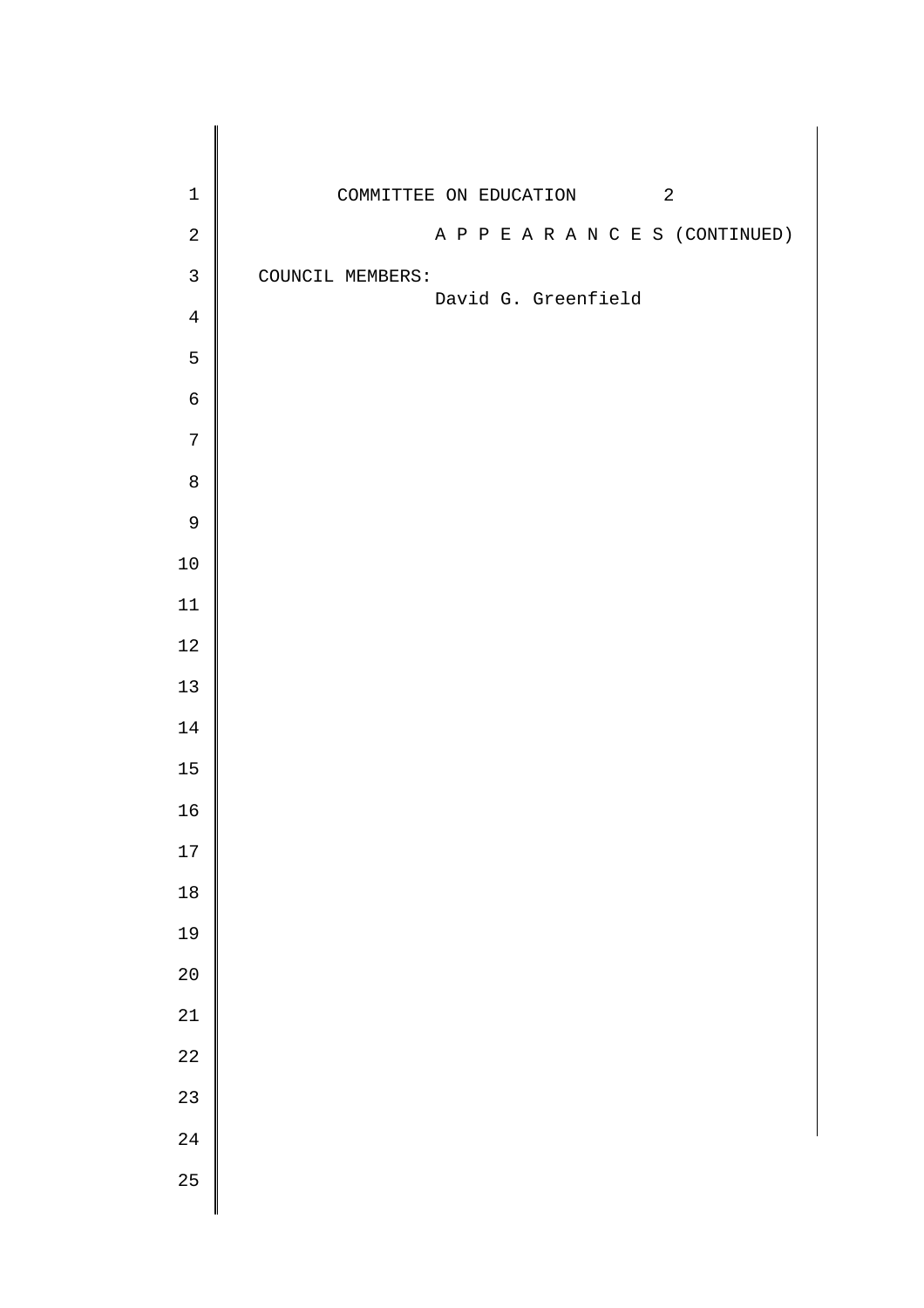## COMMITTEE ON EDUCATION 3

1

2 3 4 5 6 7 8 9 10 11 12 13 14 15 16 17 18 19 20 21 22 23 24 25 CHAIRPERSON JACKSON: Good afternoon and welcome to the City Council's Education Committee hearing where we're going to be voting on several items, and one is Resolution Number 1394, a Resolution calling upon the New York State Education Department, the New York State legislature and the Governor to reexamine public school accountability systems and to develop a system based on multiple forms of assessment which do not require extensive standardized testing. So that we'll be voting this Resolution out, and I want to say that Jane Hirschmann, who is here from A Time Out From Testing, we thank you for your involvement on this particular matter, and also we will be voting out proposed Intro Number 1091-A, a local law to amend the Administrative Code of the City of New York in relation to requiring the Department of Education to distribute information on college savings plans to all students. And this bill is the first bill, to my understanding, being put forward by our colleague Andy King of the Bronx. And also we will be voting on today proposed Intro Number 925-A, a local law to amend the New York City Charter in relation to requiring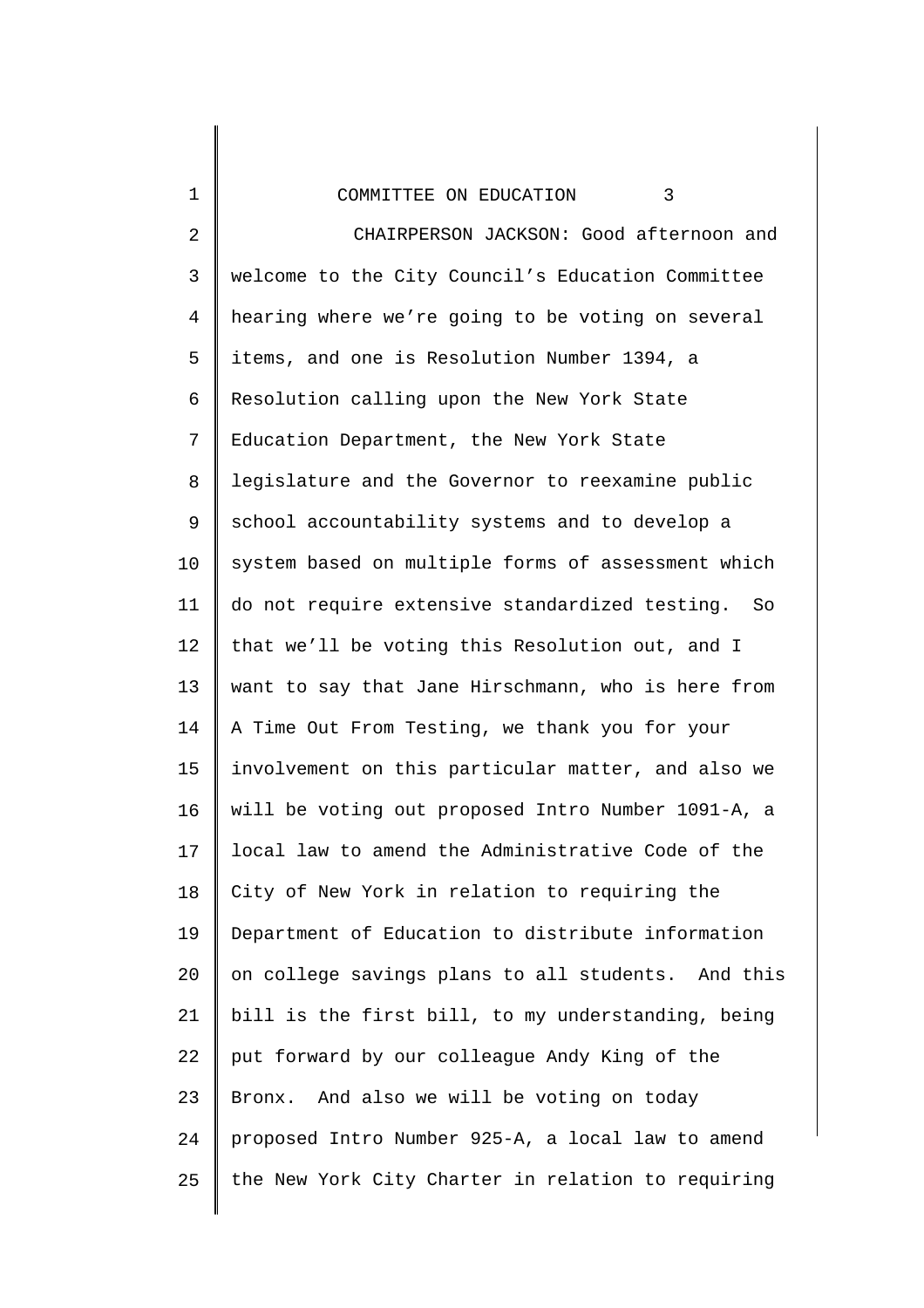| 1              | 4<br>COMMITTEE ON EDUCATION                         |
|----------------|-----------------------------------------------------|
| $\overline{2}$ | the Department of Education to provide data         |
| 3              | regarding the provisions of Arts Instructional      |
| $\overline{4}$ | Requirements. Those are the three items that we'll  |
| 5              | be voting on today, and we're going to couple all   |
| 6              | items Intro Number 1091 by Andy King, proposed      |
| 7              | Intro Number 925-A, primary sponsor myself, and     |
| 8              | Resolution Number 1394, sponsored by myself also.   |
| 9              | So with that, as the Chair, I recommend an Aye vote |
| 10             | on all three matters, and with that we're going to  |
| 11             | ask the clerk to call the roll.                     |
| 12             | COMMITTEE CLERK: Kevin Penney                       |
| 13             | [phonetic], Committee Clerk. Roll call on the       |
| 14             | Committee on Education. Council Member Jackson.     |
| 15             | CHAIRPERSON JACKSON: I vote Aye on all.             |
| 16             | COMMITTEE CLERK: Barron.                            |
| 17             | COUNCIL MEMBER BARRON: Aye on all.                  |
| 18             | COMMITTEE CLERK: Fidler.                            |
| 19             | COUNCIL MEMBER FIDLER: Aye on all.                  |
| 20             | COMMITTEE CLERK: Koppell.                           |
| 21             | COUNCIL MEMBER KOPPELL: Chairman, may I             |
| 22             | briefly explain my vote?                            |
| 23             | CHAIRPERSON JACKSON: Sure, go ahead.                |
| 24             | COUNCIL MEMBER KOPPELL: Thank you. I                |
| 25             | will vote in favor of all these measures, although  |
|                |                                                     |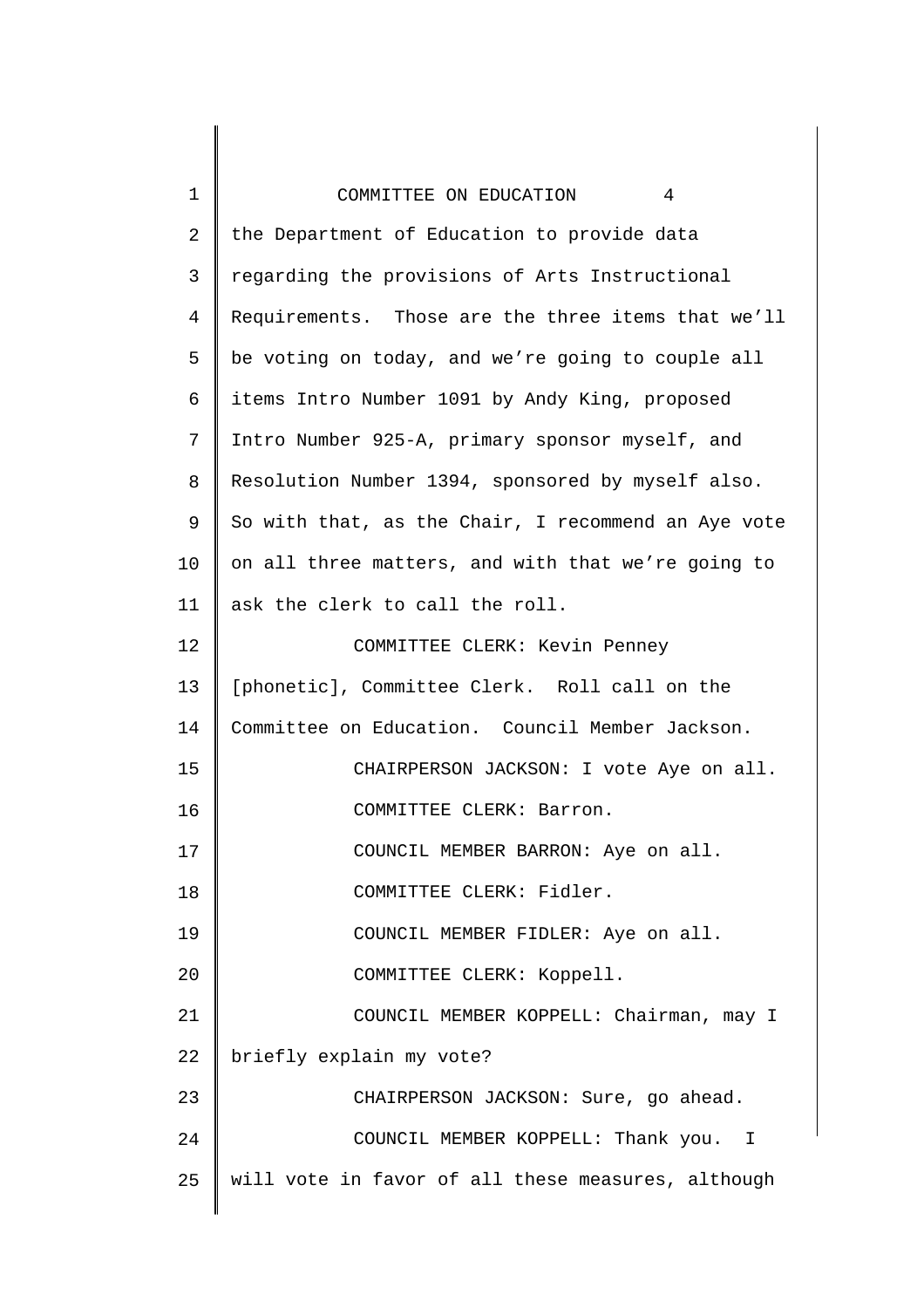| 1              | COMMITTEE ON EDUCATION<br>5                         |
|----------------|-----------------------------------------------------|
| $\overline{2}$ | I do want to say that I think there is still an     |
| 3              | important place for standardized testing in the     |
| $\overline{4}$ | educational environment. It may be overused in      |
| 5              | certain instances, and I will vote for it, but I do |
| 6              | want to say that as a former chairman of a school   |
| 7              | board, I may have a somewhat different view of this |
| 8              | than others, but I just want to say that. The       |
| 9              | other thing I want to say is I'm very pleased to    |
| 10             | see the bill that will require accountability with  |
| 11             | respect to arts education. As the Chairman knows,   |
| 12             | I have been a vehement advocate of arts education,  |
| 13             | particularly because my sister was a musician, has  |
| 14             | pointed out how poorly we do compared to other      |
| 15             | places in terms of arts education. And especially   |
| 16             | to point this out to the members who will be coming |
| 17             | back next year, more has to be done in this area    |
| 18             | and I want to point out that the country of         |
| 19             | Venezuela, which is not nearly as developed as our  |
| 20             | country or our city, has a program called La        |
| 21             | Sustema [phonetic] where every student in every     |
| 22             | school learns to play an instrument, and they have  |
| 23             | orchestras in every school and then they have       |
| 24             | regional orchestras and national orchestras, and    |
| 25             | it's made a tremendous difference in the            |
|                |                                                     |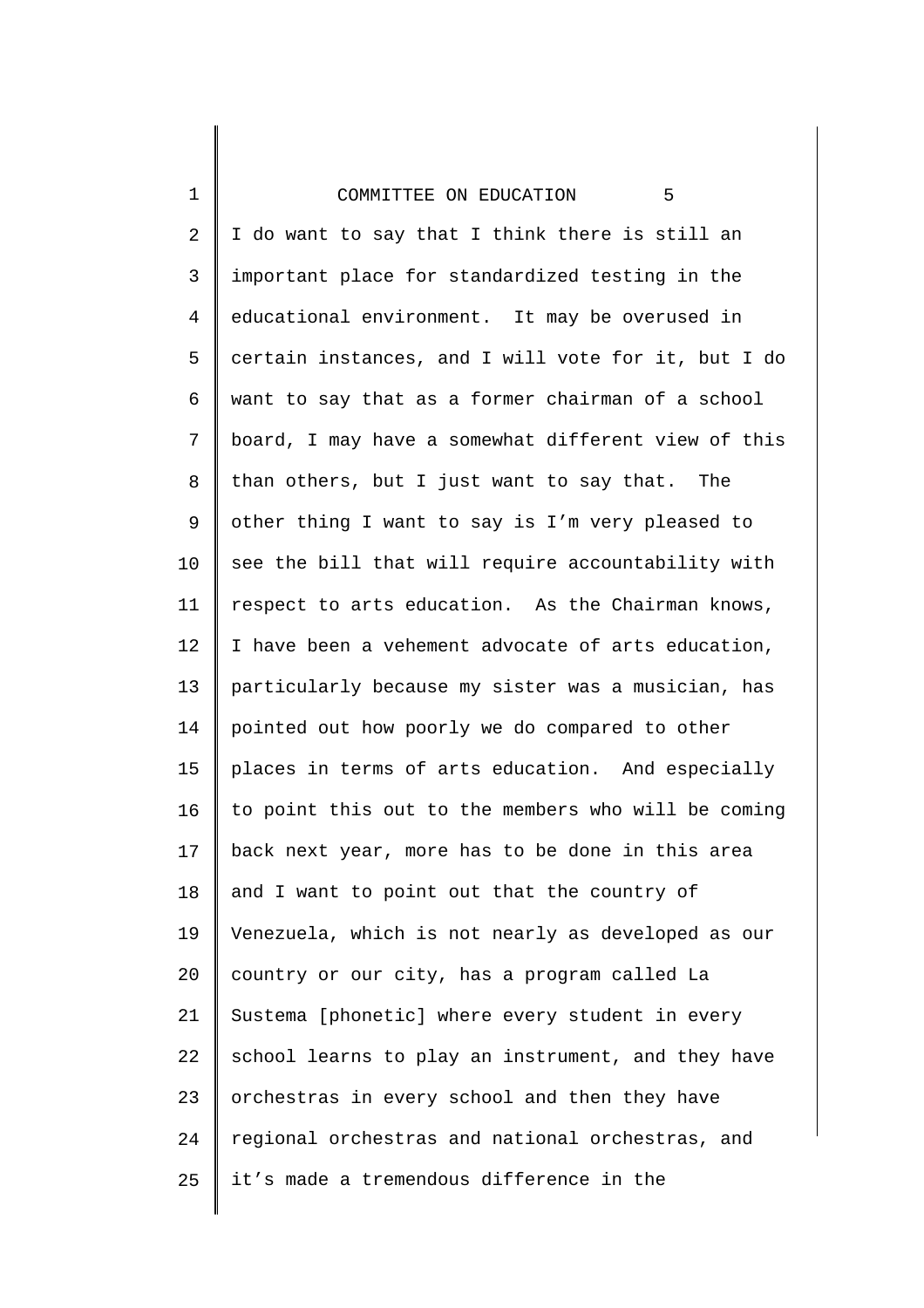| $\mathbf{1}$ | COMMITTEE ON EDUCATION<br>6                         |
|--------------|-----------------------------------------------------|
| 2            | educational system in Venezuela, and I've tried     |
| 3            | with several chancellors here in the city to        |
| 4            | expand, and there is some similar programming in    |
| 5            | some of our schools. I know there have been some    |
| 6            | pilot efforts done to basically copy the Lane       |
| 7            | Sustema system of Venezuela, but I hope that the    |
| 8            | council will continue to push this.<br>This         |
| 9            | legislation is one step in that direction so that   |
| 10           | you'll see when they do publish the figures I       |
| 11           | think what you're going to see is how deficient we  |
| 12           | are in terms of arts education, not only music but  |
| 13           | arts in general, and it's so important for          |
| 14           | students. I can only tell you from my own           |
| 15           | experience, my own family, my own grandchildren now |
| 16           | who are in school in Washington, D.C. and they're   |
| 17           | very much involved in music and arts education, so  |
| 18           | I compliment you on doing this bill even late in    |
| 19           | our tenure here, and I withdraw my request and vote |
| 20           | aye on all.                                         |
| 21           | CHAIRPERSON JACKSON: Thank you.                     |
| 22           | COMMITTEE CLERK: Vacca.                             |
| 23           | COUNCIL MEMBER VACCA: Aye on all.                   |
| 24           | COMMITTEE CLERK: Chin.                              |
| 25           | COUNCIL MEMBER CHIN: Aye on all.                    |
|              |                                                     |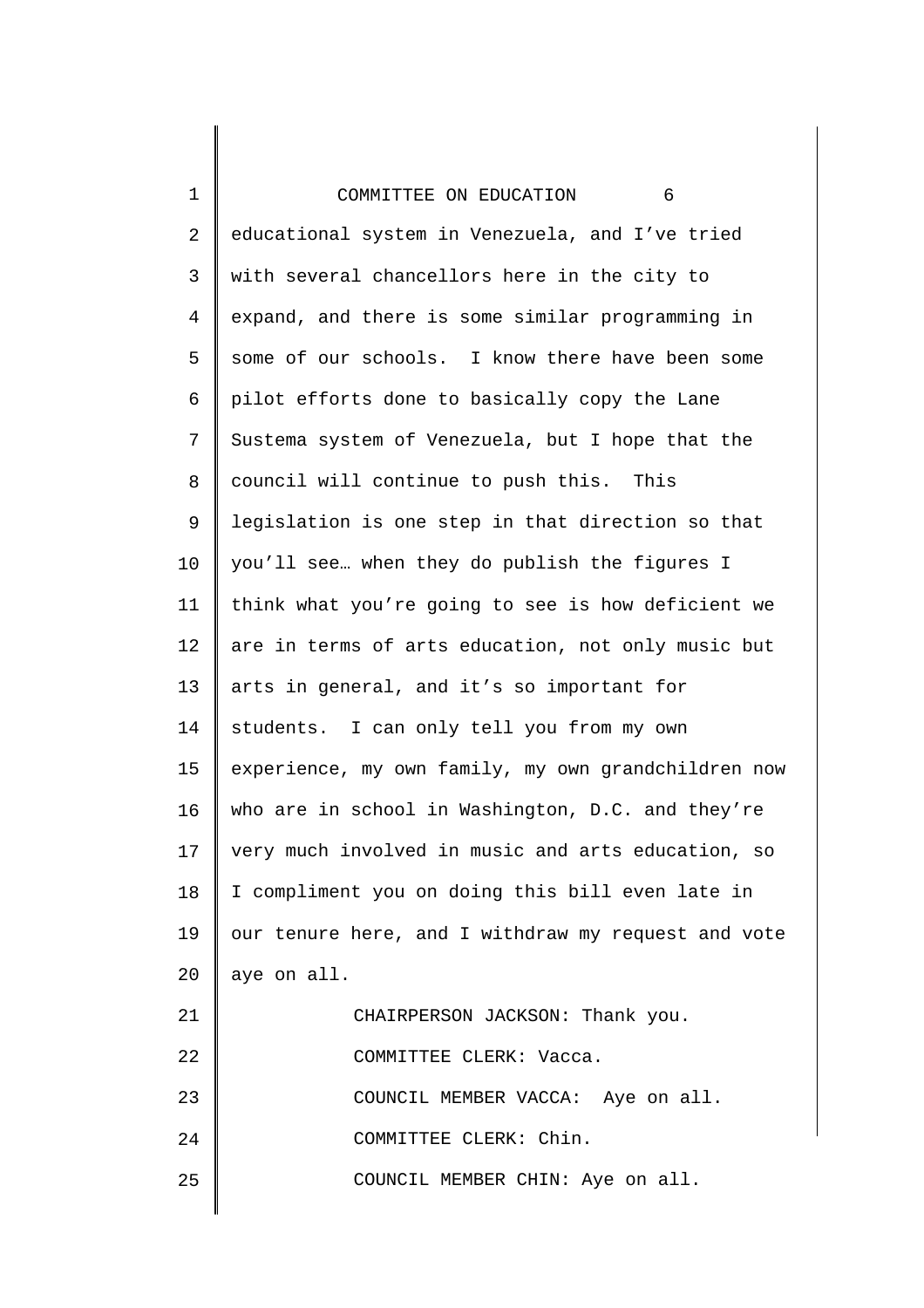1 2 3 4 5 6 7 8 9 10 11 12 13 14 15 16 17 18 19 20 21 22 23 24 25 COMMITTEE ON EDUCATION 7 COMMITTEE CLERK: Dromm. COUNCIL MEMBER DROMM: Aye on all. COMMITTEE CLERK: Garodnick. COUNCIL MEMBER GARODNICK: Aye. COMMITTEE CLERK: Rose. COUNCIL MEMBER ROSE: Aye on all. COMMITTEE CLERK: Greenfield. COUNCIL MEMBER GREENFIELD: Aye on all. COMMITTEE CLERK: Ignizio. COUNCIL MEMBER IGNIZIO: I vote aye and I just want to point out that the nerdy [SIC] gentleman from Riverdale has a definite difference in the definition of the word brief than I do. Just teasing you, Ollie, and I vote aye on all. COMMITTEE CLERK: Ulrich. COUNCIL MEMBER ULRICH: I vote aye on all, and I ask that my name be added as a cosponsor to proposed Intro 1091-A. COMMITTEE CLERK: By a vote of 12 in the affirmative, zero in the negative and no abstentions, all items have been adopted. Members, please sign the committee report. CHAIRPERSON JACKSON: So, I'm going to hold the vote open for other members to arrive.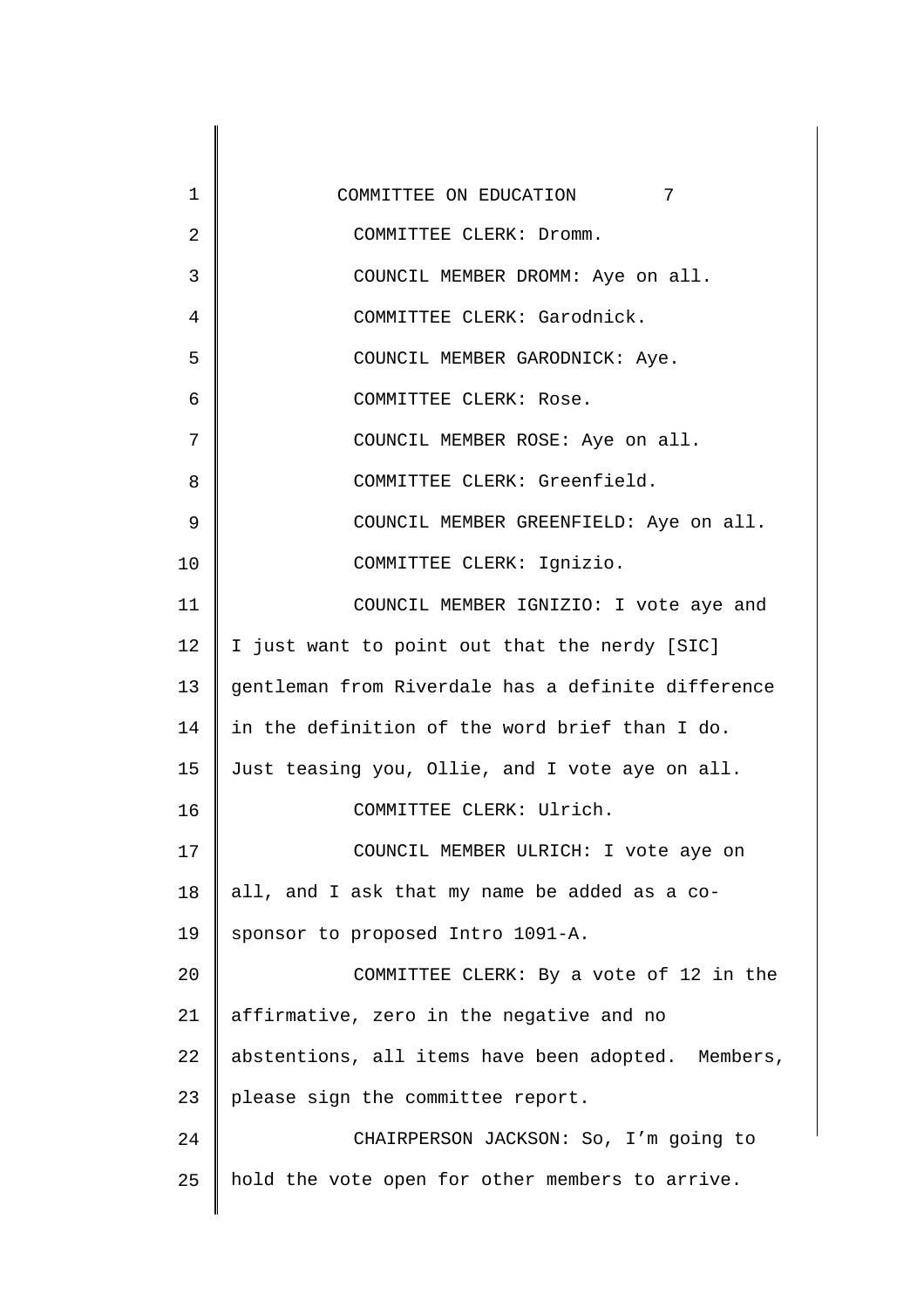| $\mathbf 1$<br>COMMITTEE ON EDUCATION 8                             |  |
|---------------------------------------------------------------------|--|
| $\overline{2}$<br>Just FYI on proposed Intro 925 and proposed Intro |  |
| 3<br>1091-A has no financial impact on the city's                   |  |
| $\overline{4}$<br>coffers. So, with that I'll just hold the vote    |  |
| open for other members to arrive. Thank you very<br>5               |  |
| much.<br>6                                                          |  |
| 7<br>COMMITTEE CLERK: Weprin.                                       |  |
| 8<br>COUNCIL MEMBER WEPRIN: Aye.                                    |  |
| 9<br>COMMITTEE CLERK: The vote stands at 13                         |  |
| 10<br>in the affirmative. Levin.                                    |  |
| 11<br>COUNCIL MEMBER LEVIN: I vote aye.                             |  |
| 12<br>COMMITTEE CLERK: The vote stands at 14                        |  |
| in the affirmative.<br>13                                           |  |
| 14<br>CHAIRPERSON JACKSON: This hearing is                          |  |
| hereby adjourned at 1:58 p.m. [gavel].<br>15                        |  |
| 16                                                                  |  |
| 17                                                                  |  |
| $18\,$                                                              |  |
| 19                                                                  |  |
| 20                                                                  |  |
| 21                                                                  |  |
| 22                                                                  |  |
| 23                                                                  |  |
| 24                                                                  |  |
|                                                                     |  |